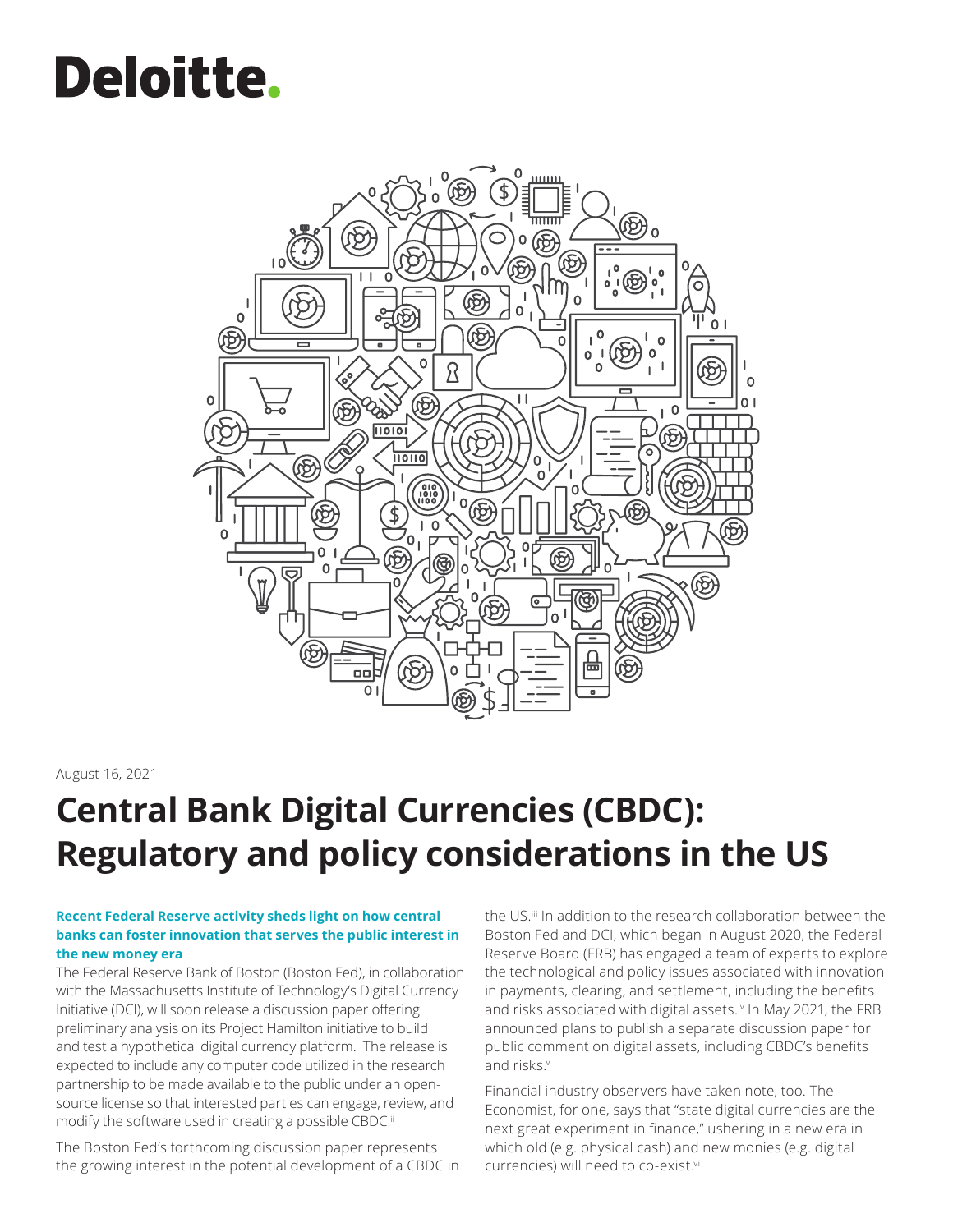#### **While some CBDC pilots are advancing globally, the US will undergo extensive policy and design research before moving forward with its own CBDC**

The theoretical concept of CBDCs emerged several years ago, vii and CBDC pilots are now underway at several central banks including the central banks of China, the European Union, England, Sweden, Canada, and the Bahamas.<sup>viii</sup> According to a January 2021 Bank for International Settlements (BIS) report, 86% of central banks surveyed by the BIS said they were engaging in research, experiments, or other work related to the development and use of CBDCs.<sup>ix</sup> However, 60% of respondents replied that they were unlikely to issue a CBDC in the next six years.x

In the US, there is a growing narrative that a CBDC could or would potentially crowd out all other private digital assets, such as stablecoins<sup>xi</sup> or Bitcoin.<sup>xii</sup> Other observers, however, suggest that both stablecoins and cryptoassets are not in competition with CBDCs or each other but, rather, are complementary components in the future of money.xiii

With research being in its early days, there is understandably no consensus view in the US, with some prominent financial authorities even likening a CBDC to "a solution in search of a problem."xiv Federal Reserve Board Chair Jerome Powell has said it is more important for the US "to get it right than be first" when contemplating any development of a CBDC.<sup>xv</sup> Powell has also said that the Federal Reserve would seek "very broad support in society and in Congress, and, ideally, that would take the form of authorized legislation, as opposed to a very careful reading of ambiguous law to support [creating a CBDC]."xvi

In the first part of this Point-of-View (POV) series, we focus on several policy objectives that will guide the potential introduction of a CBDC

in the US and consider some of the unresolved policy and regulatory matters.<sup>xvii</sup> The policy and regulatory framework development will inform the public and financial institutions on what CBDCs might be most beneficial for, such as a policy tool or as a complement to them.

#### **Background on CBDCs**

The BIS defines a CBDC as "a digital payment instrument, denominated in the national unit of account, that is a direct liability of the central bank."xviii CBDCs can be designed for use by regulated financial institutions (e.g., wholesale CBDCs) or by the broader consumer economy (e.g., retail CBDCs). Xix They can offer settlement finality, liquidity, payments integrity, and other unique advantages of central bank money. CBDCs have been characterized as "an advanced representation of money for the digital economy," and much commentary has focused on the need for digital money to "be designed with the public interest in mind."xx

Electronic central bank money exists in the US today. The key difference between it and a CBDC is that, whereas existing central bank digital money is available only to depository institutions with access to Federal Reserve accounts, a CBDC could be made available to the public.

There are numerous design choices, technical dimensions, and potential economic features of CBDCs that have been examined and well-explained by the BIS, central banks, and many other financial industry commentators.<sup>xxi</sup> Assessing the merits of each architecture and approach is an area of ongoing research for many stakeholders, including the US Congress. While it is widely recognized that retail and wholesale CBDCs have the potential to bring efficiency and benefits to the global economy, CBDCs are still a new concept with significant technologies, policy, privacy, and risk considerations. xxiii



In today's financial system, digital fast money is available only to regulate financial institutions in the form of reserves accounts held by commercial banks at the central bank. Wholesale CBDCs would, in theory, be similarly restricted to financial institutions. Retail CBDCs, in contrast, are available to the general consumer economy.

With the retail CBDC, there are two prominent options. Account-based retail CBDCs would be linked to an identification scheme, and all users would need to identify themselves. Token-based retail CBDCs would be accessed via password-like digital signatures and could be accessed anonymously.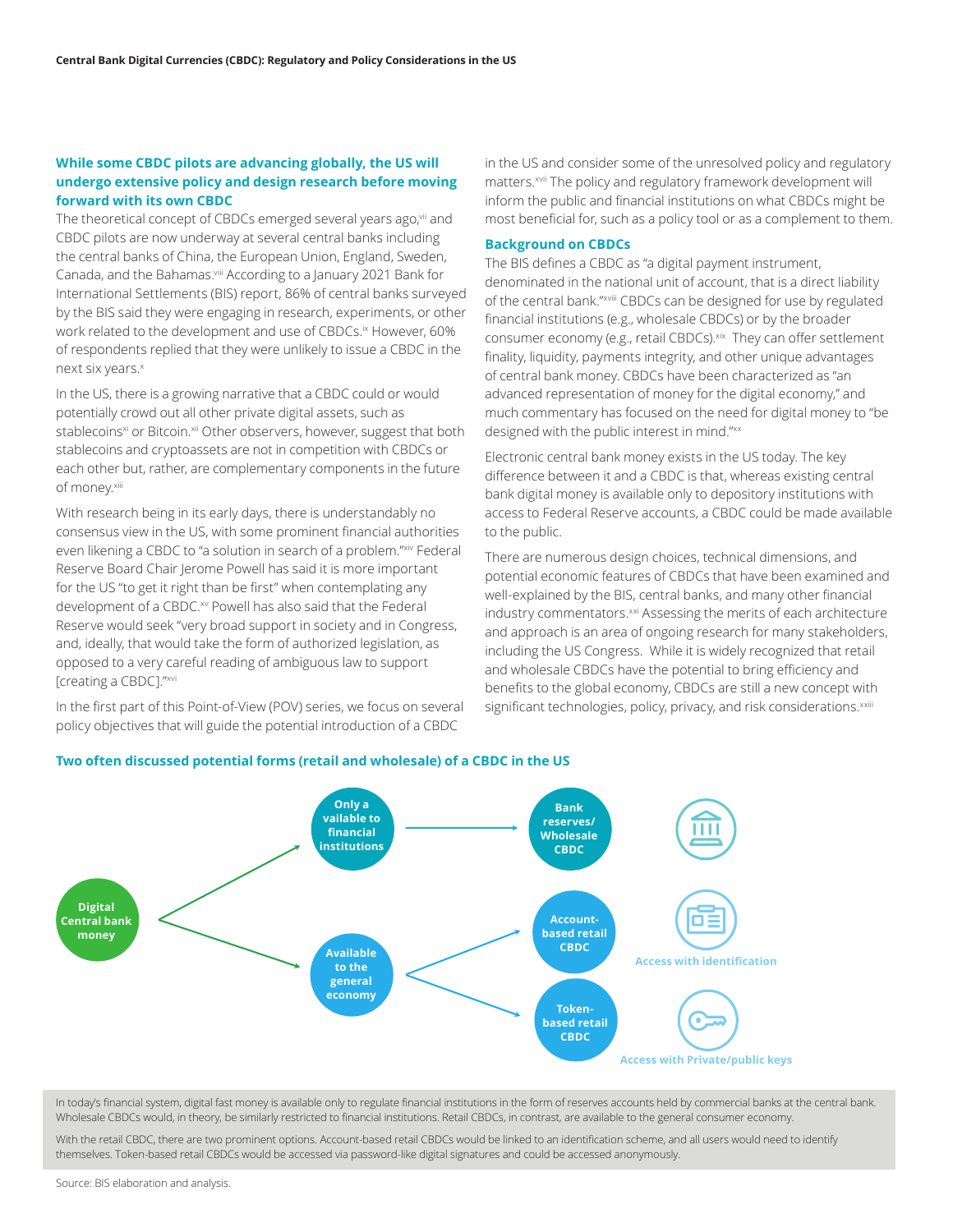#### **CBDCs and the public trust**

Interest in CBDCs comes at a critical time for financial markets. The rapid migration to digital payments spurred on by the pandemic, plans for the use of foreign CBDCs in cross-border payments, and concerns about financial exclusion in the economy have raised awareness of a quickly evolving payments ecosystem.xxiv Additionally, there are growing expectations for safeguarding privacy and identity as well as the responsible use of data in payments and protection from cyberattacks. Research has shown that US consumers trust traditional financial institutions and the government itself to protect their personal information significantly more than they do big tech companies.xxv

Central bankers are aware that they cannot ignore the advent of new forms of digital money and realize they may individually need to play a central role in the system rather than remaining an observer. xxvi In the US, these policy areas will undergo extensive research before any final decisions are made.

#### **What policy objectives will be key in guiding the design of a CBDC in the US?**

#### **Consumer privacy and data governance**

The vast amount of consumer information needed to operate a CBDC makes governance over data a key issue. Operating a CBDC through a central bank assures that there is no competitive advantage given to a commercial provider. However, regardless of the operator responsible for safeguarding, consumer privacy through good data governance and internal controls (and supporting consumer confidence) is critical for an effective CBDC in the US.

#### **Monetary policy and financial stability**

One of the biggest issues with advancing CBDCs is the potential for disintermediating the role of commercial banks. US policy discussions often highlight that a CBDC should not disrupt the role that banks play in capital creation and liquidity. Regulators are aware of concerns about the potential for unintended consequences of any CBDC design and its impact on the financial sector, especially given the nature of the fractional banking system today. Clarity around the role that the Federal Reserve wants or does not want to play relative to performing Bank Secrecy Act (BSA), anti-money laundering (AML), and know your customer (KYC) requirements -- and whether transaction records will be accessible by the central bank -- will be critical to a CBDC's policy design.

CBDCs can support design features that enhance the transmission of monetary policy, such as attaching interest payments or directly distributing currency to the public (in lieu of checks such as those distributed through the recent COVID-19 relief packages in the US). CBDCs could also create other implications for trade facilitation, foreign exchange stability, reduction of counterparty credit risk, and currency control.

CBDCs could have the ability to act during financial market stresses which are not or may not be necessarily associated with or driven by the risks associated with other digital assets (such as cryptocurrencies and some stablecoins). At the same time, there is some concern that a CBDC could lead to significant declines in

reserves at banks during periods of stress, potentially pushing rates higher.

With monetary policy currently effected through the banking system, any shift in this approach would be carefully considered. A CBDC could provide a monetary policy tool that policymakers are giving serious attention to whether being deployed or not.

#### **Financial inclusion**

While there are several underlying causes for the large number of "unbanked consumers," a CBDC may lower transaction costs making digital assets more affordable to the unbanked. The potential for the average consumer to hold CBDC in a digital wallet on their cell phones could enable more unbanked consumers in the U.S. to have access to services now only provided through a traditional account at a bank. Among several of the CBDC pilots underway, there are some concerns that financial inclusion is not being as prioritized as it should be. Some financial authorities have raised the question if the unbanked population in the US would be interested in a Federal Reserve CBDC or whether there is a more efficient way to promote financial inclusion.<sup>xxix</sup>

#### **Illicit finance**

CBDC models will need to mirror or improve on current controls and reporting standards, requiring CBDC systems, platforms, exchanges, and other services to have appropriate protections built into their technological and legal foundations.

Anti-money laundering and combating the financing of terrorism (AML/CFT) requirements are core policy considerations that may drive support for a CBDC. This will require an identification system for which options have been developed and actively discussed internationally.

Anonymity akin to cash is one of the major considerations of a CBDC in the US: it is not a preferred policy outcome for most US policymakers, but for users, it may be the desired outcome. Striking a balance between privacy and preventing illicit activity will be a critical design component for a successful CBDC.

#### **Implications for the US on cross-border payments**

According to the BIS, CBDCs have the potential to enhance the efficiency of cross-border payments as long as countries work together "through different degrees of integration and cooperation, ranging from basic compatibility with common standards to the establishment of international payment infrastructures."xxx One example of cross-border central bank collaboration began in February 2021 when the People's Bank of China had joined central banks from Thailand, the United Arab Emirates, and Hong Kong to conduct a digital currency cross-border wholesale (i.e., bank-to-bank) payment project.xxxi

Depending on factors such as the level and nature of international adoption, however, CBDCs face several unresolved macro-prudential questions in terms of cross-border payments. The macro-financial implications of cross-border CBDC include a potential increase in cross-border flows, potential financial stability risks and currency substitution, and potential impact to reserve currency configurations and backstops.xxxii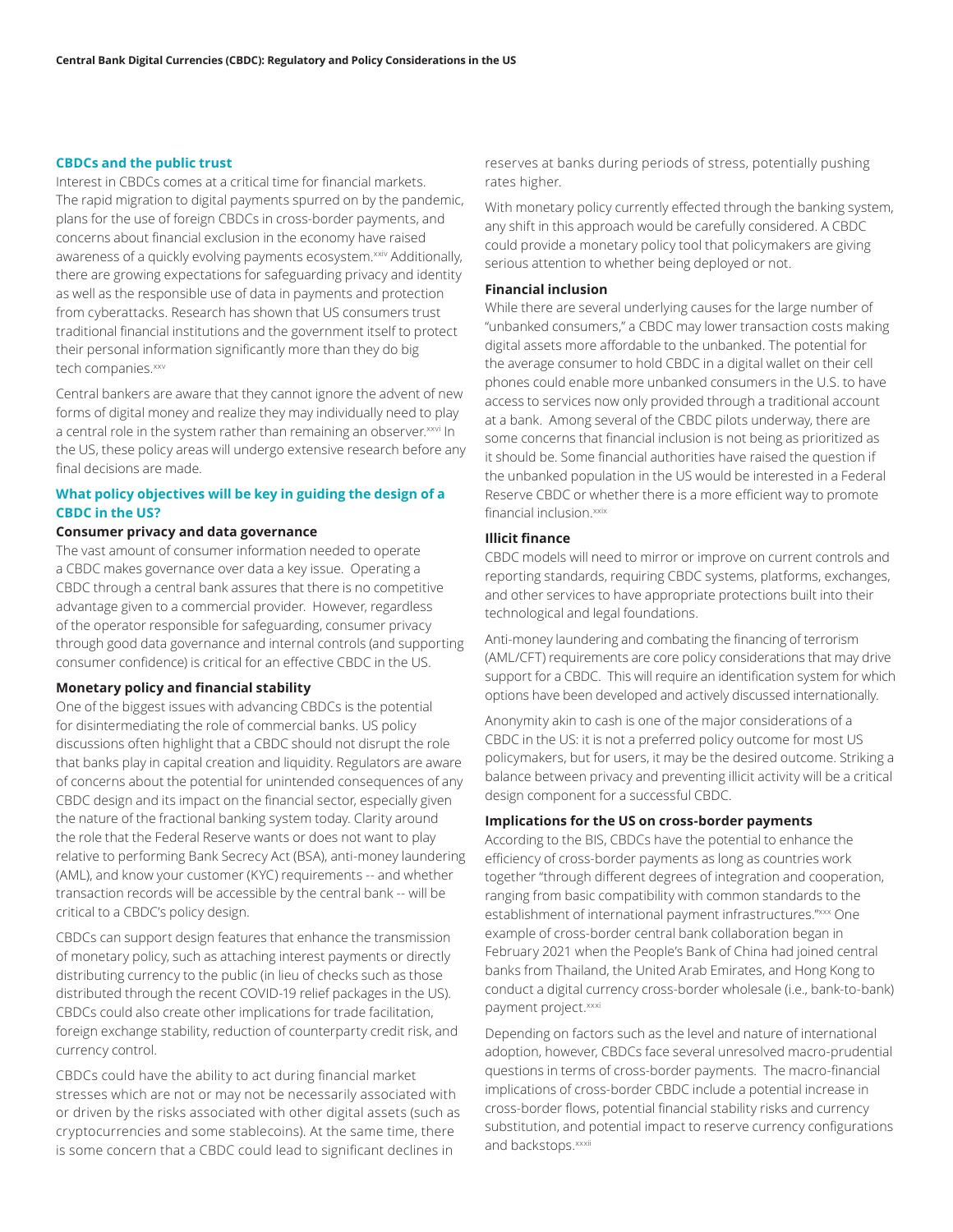#### **Key unresolved regulatory issues and policy linkages**

By design, the FRB as the nation's central bank would be the issuer of a CBDC. The main difference between CBDCs and other digital assets (such as stablecoins or Bitcoin) is that a CBDC is a direct claim on the Federal Reserve, and the others are not. Bitcoin (and other cryptocurrencies like Ethereum) is effectively a digital asset and is usually bought and sold as such. Stablecoins, while pegged to a central bank currency and backed by holdings denominated in that currency, are not a direct claim on the Federal Reserve and would still require an intermediary to support.

In recent Congressional hearings and other public forums, FRB officials have said they may seek legislative authority before formally developing a CBDC.<sup>xxxiv</sup> Over the past few months, US policymakers have ramped up their focus on digital innovation and convened several discussions with bipartisan interest as they explore the potential benefits, costs, and logistics of creating a CBDC. Indeed, lawmakers from both parties said that maintaining the US dollar as the global reserve currency is critical reason to consider developing a CBDC in the US, and many cited China's digital yuan pilot as a potential geopolitical concern. In June 2021, the Senate Banking Committee held a hearing on "Building A Stronger Financial System: Opportunities of a Central Bank Digital Currency."xxxv

However, FRB officials are clear that research and policy considerations will be cautious and deliberate, and no decisions have yet been made.

In June 2021, the House Financial Services Committee task force on financial technology held its first hearing on CBDCs, "Digitizing the Dollar: Investigating the Technological Infrastructure, Privacy, and

Financial Inclusion Implications of Central Bank Digital Currencies."xxxvi At the hearing, House Financial Services Chair Maxine Waters announced that her Committee's hearing would be "the first in a series of hearings on an especially important topic of digital assets and cryptocurrency."xxxvii She also announced the launch of a Digital Assets Working Group of Democratic Members "to engage with regulators and experts on this poorly understood and minimally regulated industry."xxxviii

In July 2021, the House Financial Services Committee hosted its second CBDC-related hearing, "The Promises and Perils of Central Bank Digital Currencies."xxxix Chair Waters noted that as Congress continues to explore the policy, law, and regulation surrounding digital assets, "it is important for the Federal Reserve to have powerful tools to achieve its mandate," including adopting a CBDC "as one potential tool."xi

#### **A look ahead**

The evolution of a CBDC could have profound ripple effects for the entire financial system, including the growing digital asset ecosystem. Evaluating the policy, legal and regulatory dimensions, and unresolved questions of CBDCs is an important part of understanding a quickly moving discussion that has attracted considerable attention.

This POV is the first part in a series by the Deloitte Center for Regulatory Strategy. Future pieces will explore other technology, risk, and policy considerations of CBDCs, provide a global comparison of selected CBDC pilots, and assess their impact to financial institutions and their operations.

#### Contact us:

#### **Joan Cheney**

Managing Director | Deloitte Risk & Financial Advisory Deloitte & Touche LLP

**Richard Walker**  Principal Deloitte Consulting LLP

**Richard Rosenthal** Senior Manager | Deloitte Risk & Advisory Deloitte & Touche LLP

**Ken Lamar** Independent Senior Advisor to Deloitte & Touche LLP

**Peter Phelan** Independent Senior Advisor to Deloitte & Touche LLP

#### Deloitte Center for Regulatory Strategy

#### **Irena Gecas-McCarthy**

FSI Director, Deloitte Center for Regulatory Strategy, Americas Principal | Deloitte Risk & Financial Advisory Deloitte & Touche LLP

#### **Austin Tuell**

Manager| Deloitte Risk & Financial Advisory Deloitte & Touche LLP

#### **Kyle Cooke**

Senior Consultant | Deloitte Risk & Financial Advisory Deloitte & Touche LLP

> **CENTER** for **REGULATORY STRATEGY AMERICAS**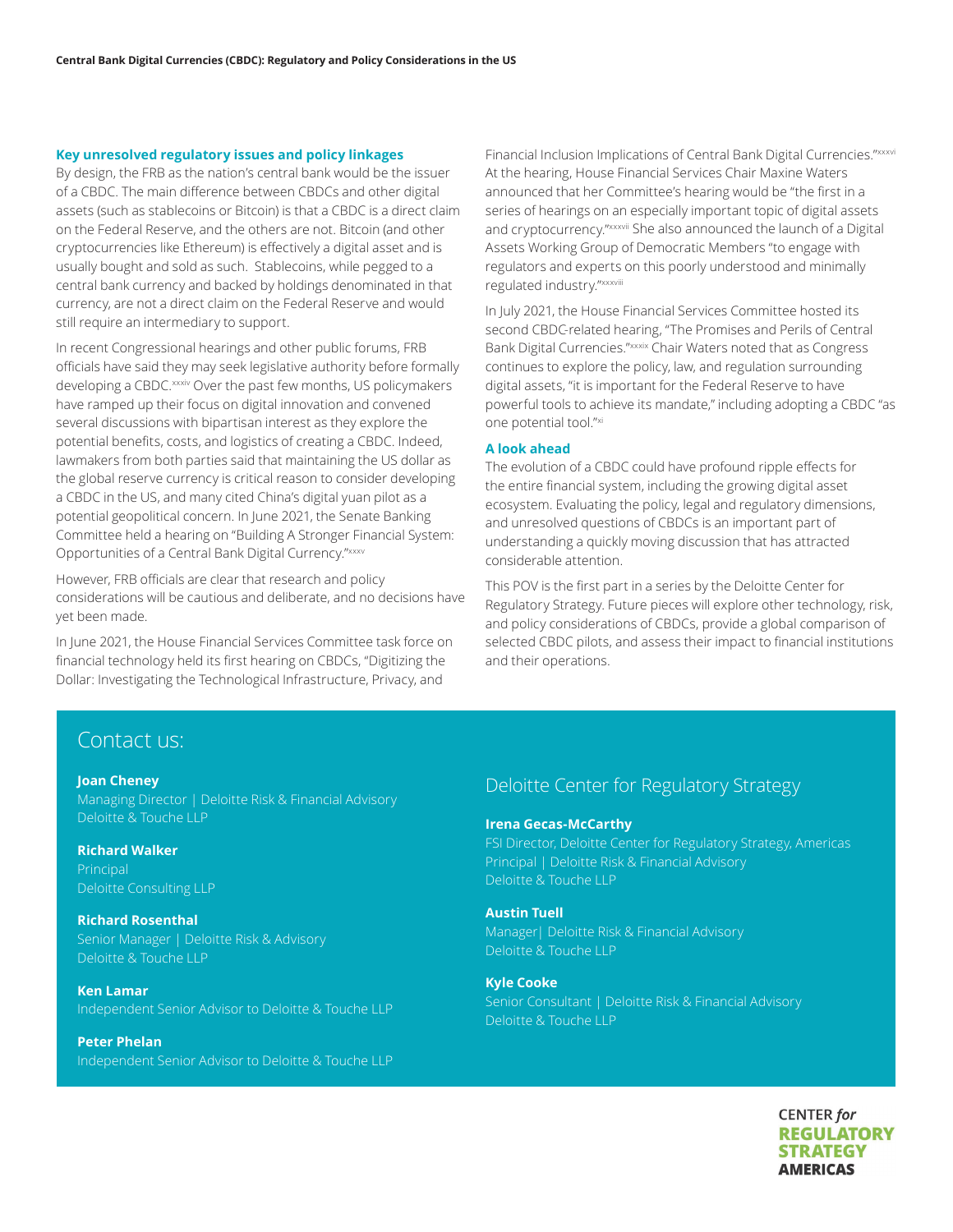#### **Endnotes**

| i.            | Federal Reserve Bank of Boston (Boston Fed), "The Federal Reserve Bank of Boston announces collaboration with MIT to research digital currency" accessed on<br>August 1, 2021.                                                                                                                 |
|---------------|------------------------------------------------------------------------------------------------------------------------------------------------------------------------------------------------------------------------------------------------------------------------------------------------|
| ii.           | House Financial Services Committee, "Memorandum: "Digitizing the Dollar: Investigating the Technological Infrastructure, Privacy, and Financial Inclusion<br>Implications of Central Bank Digital Currencies," accessed on August 1, 2021.                                                     |
| iii.          | Board of Governors of the Federal Reserve System (FRB), "Federal Reserve Chair Jerome H. Powell outlines the Federal Reserve's response to technological<br>advances driving rapid change in the global payments landscape," accessed on August 1, 2021.                                       |
| iv.           | House Financial Services Committee, "Memorandum: "Digitizing the Dollar: Investigating the Technological Infrastructure, Privacy, and Financial Inclusion<br>Implications of Central Bank Digital Currencies," accessed on August 1, 2021.                                                     |
| V.            | Ibid.                                                                                                                                                                                                                                                                                          |
| vi.           | CNBC, "China's digital yuan could pose challenges to the U.S. dollar," accessed on August 1, 2021.                                                                                                                                                                                             |
| vii.          | Please see Deloitte Luxembourg, "Are Central Bank Digital Currencies (CBDCs) the money of tomorrow?" accessed on August 1, 2021.                                                                                                                                                               |
| viii.         | Ibid.                                                                                                                                                                                                                                                                                          |
| ix.           | Bank for International Settlements (BIS), "Ready, steady, go? - Results of the third BIS survey on central bank digital currency," accessed on August 1, 2021.                                                                                                                                 |
| Х.            | Ibid.                                                                                                                                                                                                                                                                                          |
| xi.           | As opposed to truly decentralized cryptocurrencies like Bitcoin, stablecoins are generally pegged to a fiat currency like the US dollar.                                                                                                                                                       |
| xii.          | House Financial Services Committee, "Digitizing the Dollar: Investigating the Technological Infrastructure, Privacy, and Financial Inclusion Implications of Central<br>Bank Digital Currencies," accessed on August 1, 2021.                                                                  |
| xiii.         | Ibid., and Dr. Neha Narula, "Written testimony before the US House of Representatives Committee on Financial Services Task Force on Financial Technology."<br>accessed on August 1, 2021.                                                                                                      |
| XİV.          | FRB Governor Christopher J. Waller, "CBDC: A Solution in Search of a Problem?" accessed on August 1, 2021.                                                                                                                                                                                     |
| XV.           | Reuters, "Fed's Powell: More important for U.S. to get digital currency right than be first," accessed on August 1, 2021.                                                                                                                                                                      |
| XVİ.          | Senate Banking Committee, "The Semiannual Monetary Policy Report to the Congress," accessed on August 1, 2021.                                                                                                                                                                                 |
| xvii.         | While recognizing the many CBDC developments taking place globally, this POV will have a US-focus.                                                                                                                                                                                             |
| xviii.        | BIS, "CBDCs: an opportunity for the monetary system" accessed on August 1, 2021.                                                                                                                                                                                                               |
| XIX.          | Please see Deloitte Luxembourg, "Are Central Bank Digital Currencies (CBDCs) the money of tomorrow," accessed on August 1, 2021.                                                                                                                                                               |
| XX.           | BIS, "CBDCs: an opportunity for the monetary system," accessed on August 1, 2021                                                                                                                                                                                                               |
| XXİ.          | Ibid.                                                                                                                                                                                                                                                                                          |
| xxii.         | Ibid.                                                                                                                                                                                                                                                                                          |
| xxiii.        | Ibid.                                                                                                                                                                                                                                                                                          |
| xxiv.         | FRB Governor Lael Brainard, "Private Money and Central Bank Money as Payments Go Digital: an Update on CBDCs," accessed on August 1, 2021.                                                                                                                                                     |
| XXV.          | Dr. Neha Narula, "Written testimony before the US House of Representatives Committee on Financial Services Task Force on Financial Technology," accessed on<br>August 1, 2021.                                                                                                                 |
| XXVİ.         | Julia Friedlander, "Testimony before the U.S. House of Representatives Committee on Financial Services Subcommittee on National Security, International<br>Development and Monetary Policy Regarding "The Promises and Perils of Central Bank Digital Currencies," accessed on August 1, 2021. |
| xxvii.        | BIS, "CBDCs: an opportunity for the monetary system," accessed on August 1, 2021.                                                                                                                                                                                                              |
| XXVIII.       | Julia Friedlander, "Testimony before the U.S. House of Representatives Committee on Financial Services Subcommittee on National Security, International<br>Development and Monetary Policy Regarding "The Promises and Perils of Central Bank Digital Currencies," accessed on August 1, 2021. |
| XXIX.         | FRB Governor Christopher J. Waller, "CBDC: A Solution in Search of a Problem?" accessed on August 1, 2021.                                                                                                                                                                                     |
| XXX.          | BIS, "Central bank digital currencies for cross-border payments," accessed on August 1, 2021.                                                                                                                                                                                                  |
| XXXİ.         | Ibid.                                                                                                                                                                                                                                                                                          |
| XXXII.        | Ibid.                                                                                                                                                                                                                                                                                          |
| xxxiii.       | Ibid.                                                                                                                                                                                                                                                                                          |
| XXXIV.        | Reuters, "Fed officials express skepticism about a U.S. central bank digital currency" accessed on August 1, 2021.                                                                                                                                                                             |
| XXXV.         | Senate Banking Committee, "Building A Stronger Financial System: Opportunities of a Central Bank Digital Currency," accessed on August 1, 2021.                                                                                                                                                |
| XXXVİ.        | House Financial Services Committee, "Digitizing the Dollar: Investigating the Technological Infrastructure, Privacy, and Financial Inclusion Implications of Central<br>Bank Digital Currencies," accessed on August 1, 2021.                                                                  |
| xxxvii. Ibid. |                                                                                                                                                                                                                                                                                                |
|               | xxxviii. Congresswoman Maxine Waters, "Waters Announces Digital Assets Working Group," accessed on August 1, 2021.                                                                                                                                                                             |
| xxxix.        | House Financial Services Committee, "The Promises and Perils of Central Bank Digital Currencies Subcommittee on National Security, International Development<br>and Monetary Policy," accessed on August 1, 2021.                                                                              |

xl. Congresswoman Maxine Waters, ["Waters on Central Bank Digital Currencies: It Is Vital That Our Central Bank Has Powerful Tools to Achieve Its Mandate,"](https://financialservices.house.gov/news/documentsingle.aspx?DocumentID=408256) accessed on August 1, 2021.